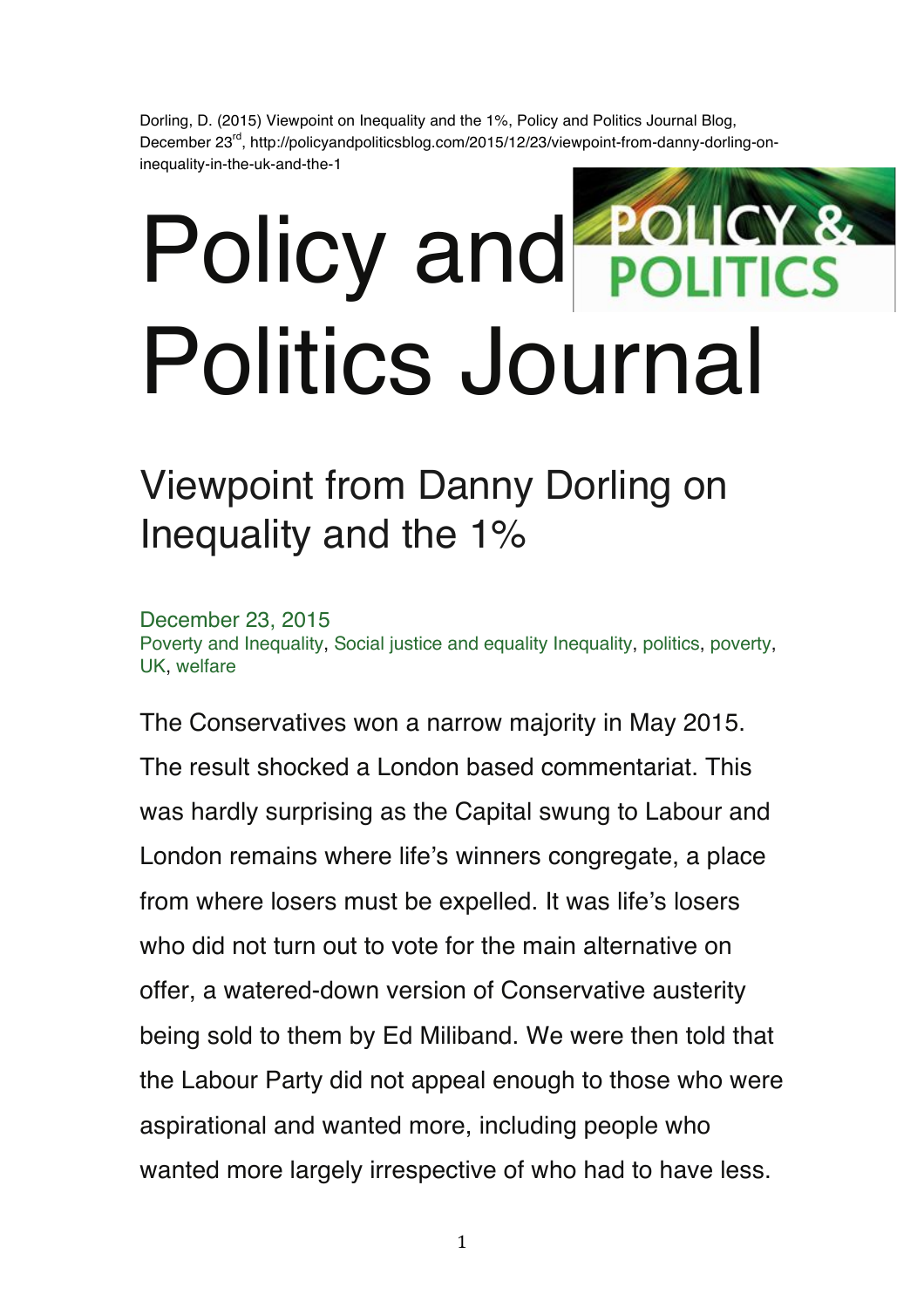But perhaps fear and fantasy greatly appealed too, an eighth of the English electorate voted for the UK Independence party (UKIP).

In Scotland all but three of the constituencies fell to the Scottish National Party (SNP) which now represented as wide a cross-section of society as it is possible to imagine. The former Royal Bank of Scotland oil economist, Alex Salmond became an MP alongside young students and aged socialists. So 56 SNP MPs set off to London to take their seats and spread their message. Not since 1918, when Sinn Féin took 73 seats in Ireland, has a third party performed so well in the United Kingdom. This must be seen as a signal that a change is underway, but for many among the English elite, the Scots bring to mind restless children.

As the realisation of what had dawned in May 2015 spread, new voices began to grow louder and be heard for the first time in England. They said the Labour Party's issues were not about choosing the wrong leader or having the wrong electoral strategy, but that Labour had forgotten how to cooperate and be kind. Labour did not cooperate with the Greens, with the SNP, nor even much with each other in the Shadow Cabinet. Instead, Labour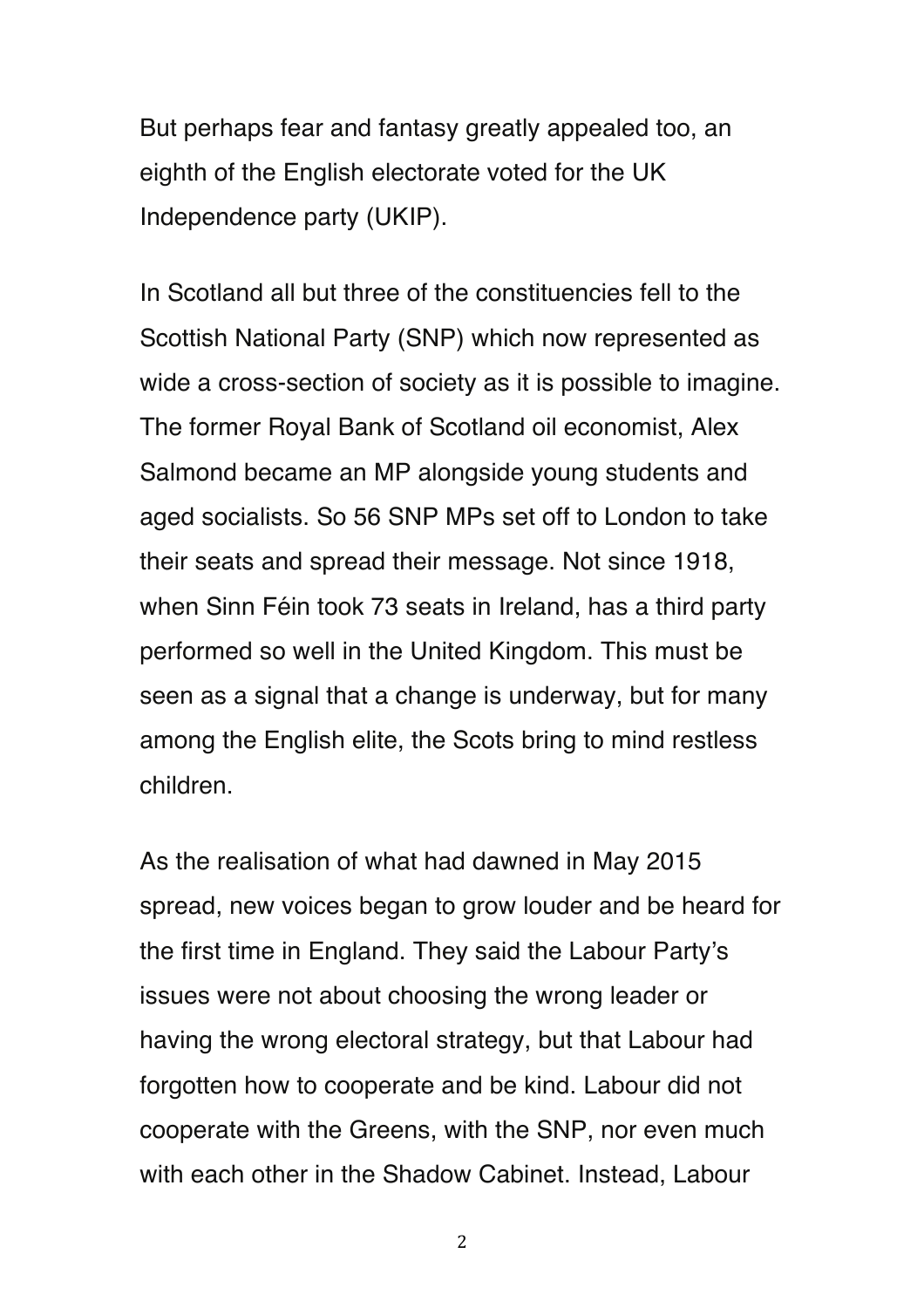saw the election as a two-horse-race where winning alone was all-important.

In the days immediately after that May election a sharper mood emerged among many of those who in so many different ways oppose the power of the 1%. Rebecca Winson, a writer and an activist for GMB Young London, wrote on the day after the election: "Labour, Green, Tusc [Trade Union and Socialist Coalition] and even Lib Dem progressives must work together to oppose what's going to happen. We're all on the same side now." She ended her piece by saying:

"If you can, be kind to those you argue with, because compassion changes more minds than anger, even though it's harder to muster. Be kind to the poor, the disabled, the immigrants, the workers and to anyone who's a bit different. The government won't be, you see."

The day before the election it was revealed that the Coalition government's Department of Work and Pensions (DWP) had conducted 49 reviews of benefit-related deaths. Many of those deaths had probably been recorded as suicides, but some could have been deaths from starvation. We have no way of knowing as the DWP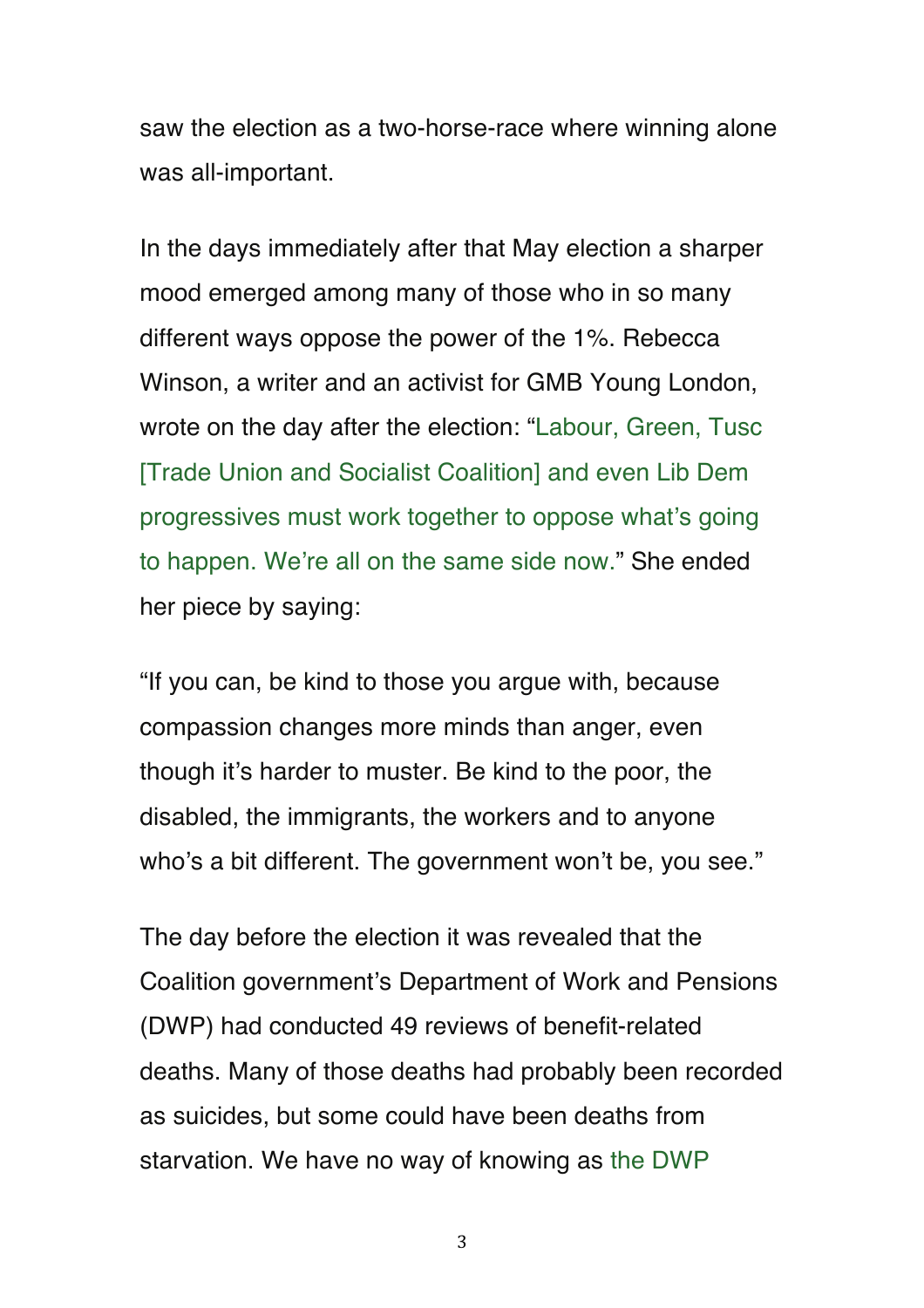refused to release the information leading to an investigation from the information watchdog. Those 49 are a tiny sample of all the deaths thought to have been related to the ways benefits for the very poorest in the UK have been withdrawn since the coalition government took power in 2010.

The list of names of all those thought to have died due to government callousness is long. Between 2010 and 2013 there had been many thousands of deaths of working-age people in the days and weeks after they had their benefits withdrawn. During 2013 and 2014 the numbers rose further and the lists of names grew longer. Those lists do not even start to include all the elderly who have died earlier than they otherwise would.

In 2012 1,046,398 sanctions were applied to people who were claiming Jobseeker's Allowance. The minuscule weekly income of the very poorest people in Britain was being docked, almost always for a tiny minor misdemeanour. These misdemeanours included not attending a meeting in a Jobseeker office because the claimant was attending an interview for an actual job elsewhere. A further 32,128 people just surviving on the Employment and Support Allowance (because they were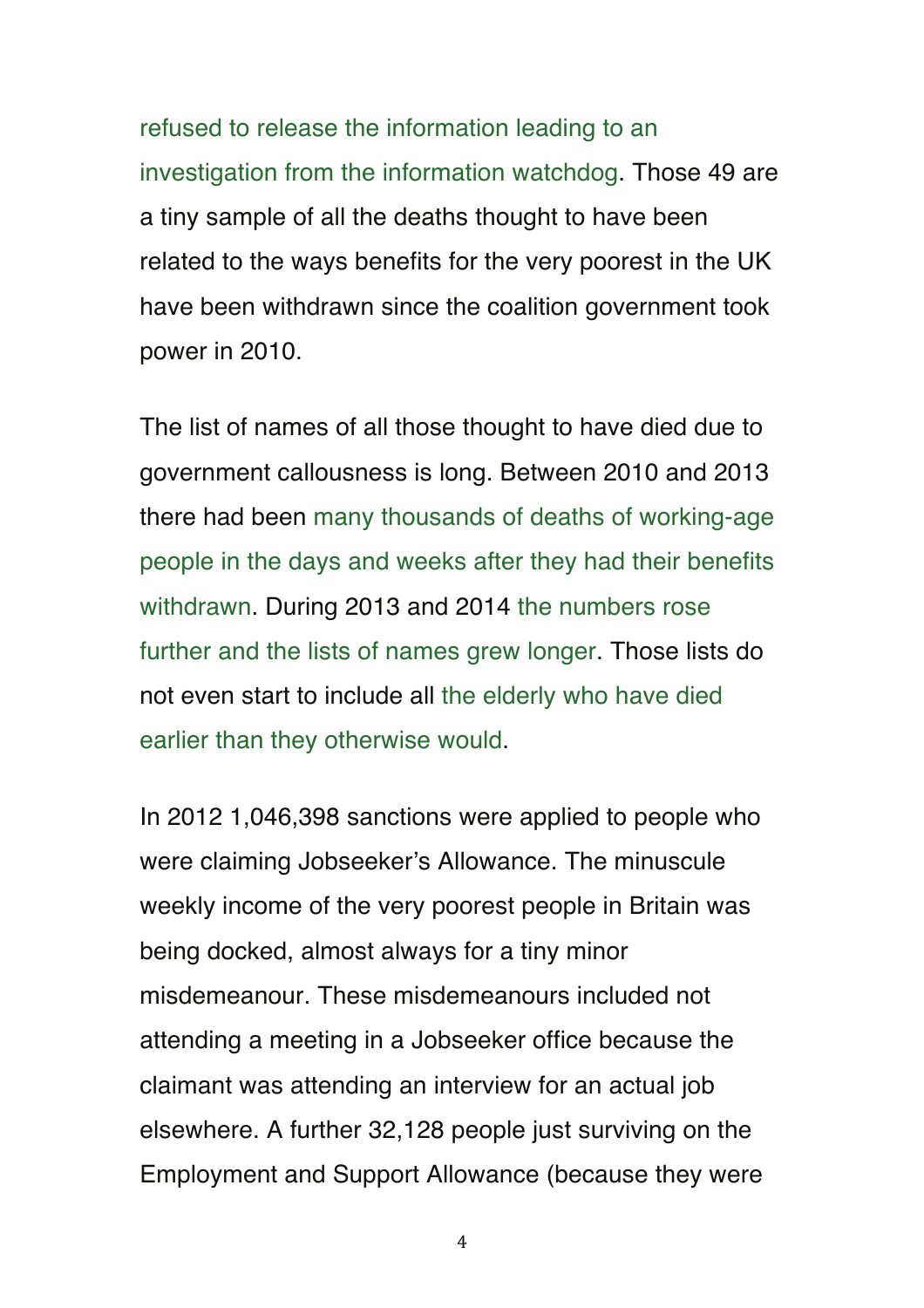not working due to illness or disability) had their monies cut for some similar infringement. On top of this a further 44,000 lone parents receiving Income Support, because they had little or no other income, were sanctioned during that year and lost monies they needed to prevent them and their children going hungry for indeterminate stretches of time. Lives were destroyed, people were shamed, and atrocities were being committed.

We have no record of how many children were harmed by the 1.1 million financial sanctions applied in just one year to Britain's poorest families. Every single one of these families was already living on less than the Minimum Income Standard for the UK. We know that because benefit levels in Britain remain pegged far below the level that the British public agree no one should fall below, and are falling further below that year by year. What we do know about the scale of mass sanctions is largely a result of the tireless research carried out by David Webster of the University of Glasgow who commented that: "Decisions on guilt are made in secret by officials who have no independent responsibility to act lawfully. Yet the 'transgressions' (DWP's own word), which are punished by this system, are almost exclusively very minor matters".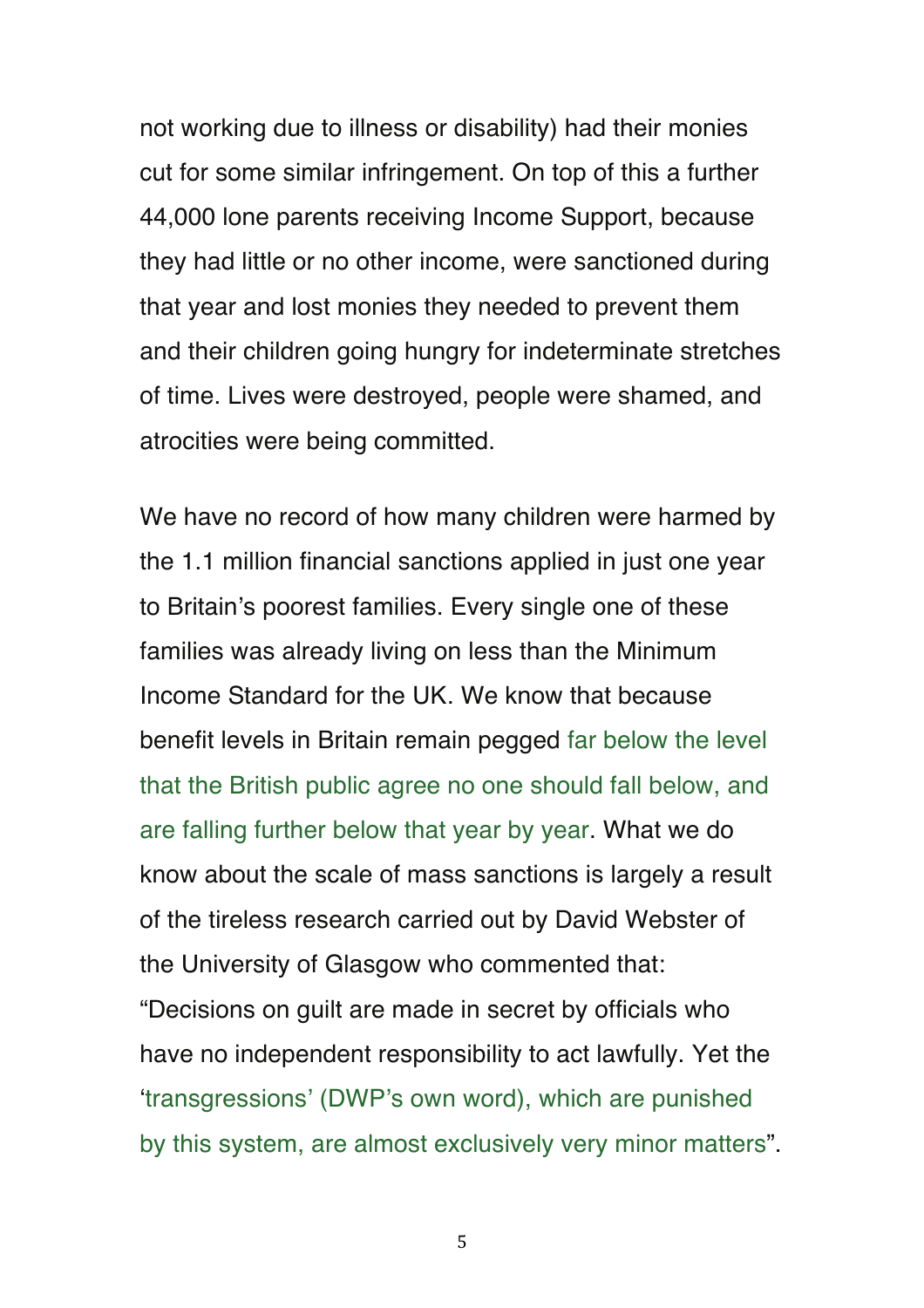David noted that over the same period of that year in which 1.1 million sanctions were applied all the Magistrates' and Sheriff courts of Great Britain, even when combined, imposed a total of only 849,000 fines on people. All the fines for the people found to be criminals and prosecuted in these courts totalled far less money (even per criminal) than the average sanction handed out to those just struggling to get by.

The failure to make as many job applications as their nominated advisor demanded in a week receives a harsher punishment for the benefits claimant than shoplifting. It then results in shoplifting as people have to eat. Even taking out-of-date food from supermarket wastebins counts as shoplifting today.

It's easy to make cuts if you don't sympathise and it is easier not to sympathise if you are protected from the cuts and they don't immediately affect you. The income of the 1% has been protected whilst incomes and benefits for the poorest have been slashed and sanctioned. At the same time there have been huge cuts to local authority budgets (with more to come) and the subsequent massive cuts in services for the most vulnerable – to social care, youth services, mental health services – whilst the 1%, and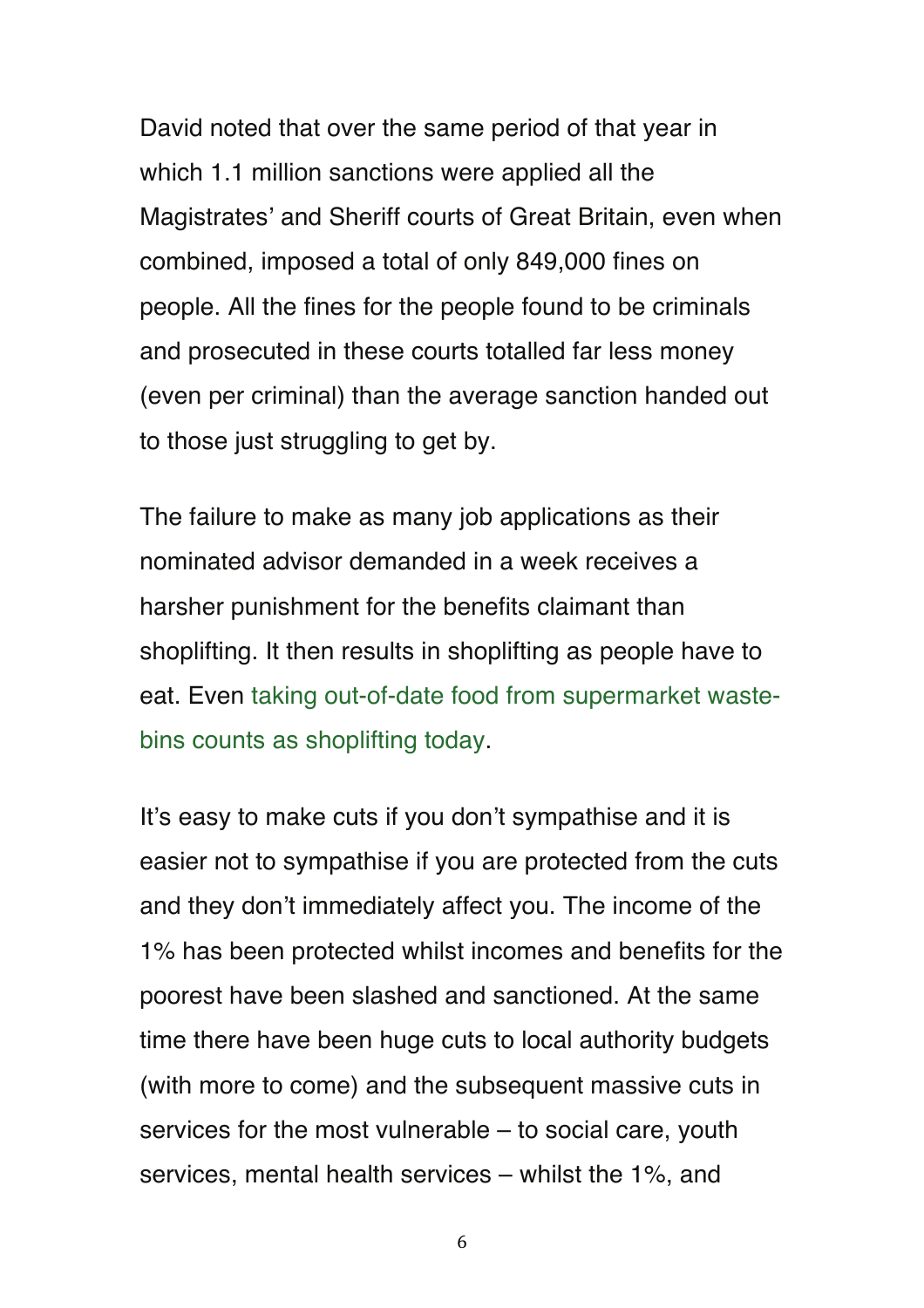indeed many others, are largely unaffected by these sorts of cuts. They already use private services for care, to try to deal with their and their children's poor mental health, for their education and their insurance.

It is telling to look at whose incomes and state services have been cut the most. This allows us to see who is least valued by those in power. Since 2010 some 79% of all cuts have fallen on the heads of women. That high proportion is partly due to women most often being the lone parent in lone parent families, as well as the cuts to services being to those services used more often by women. In addition a disproportionate number of women who were working in public services have lost their jobs or been made to go part-time.

In 2012 an estimated 3.5 million children were living in poverty. In 2013 the Fawcett Society estimated that a total of £14.9 billion had been cut from benefits, tax credits, pay and pensions, with 74% of this being taken from women's incomes. By 2014 they also found that the inequality gap between women and men was actually rising. Data from 2014 showed that two thirds of all the welfare cuts in Scotland have come from families with children. Lone parents have lost £1800 a year, £400 more than families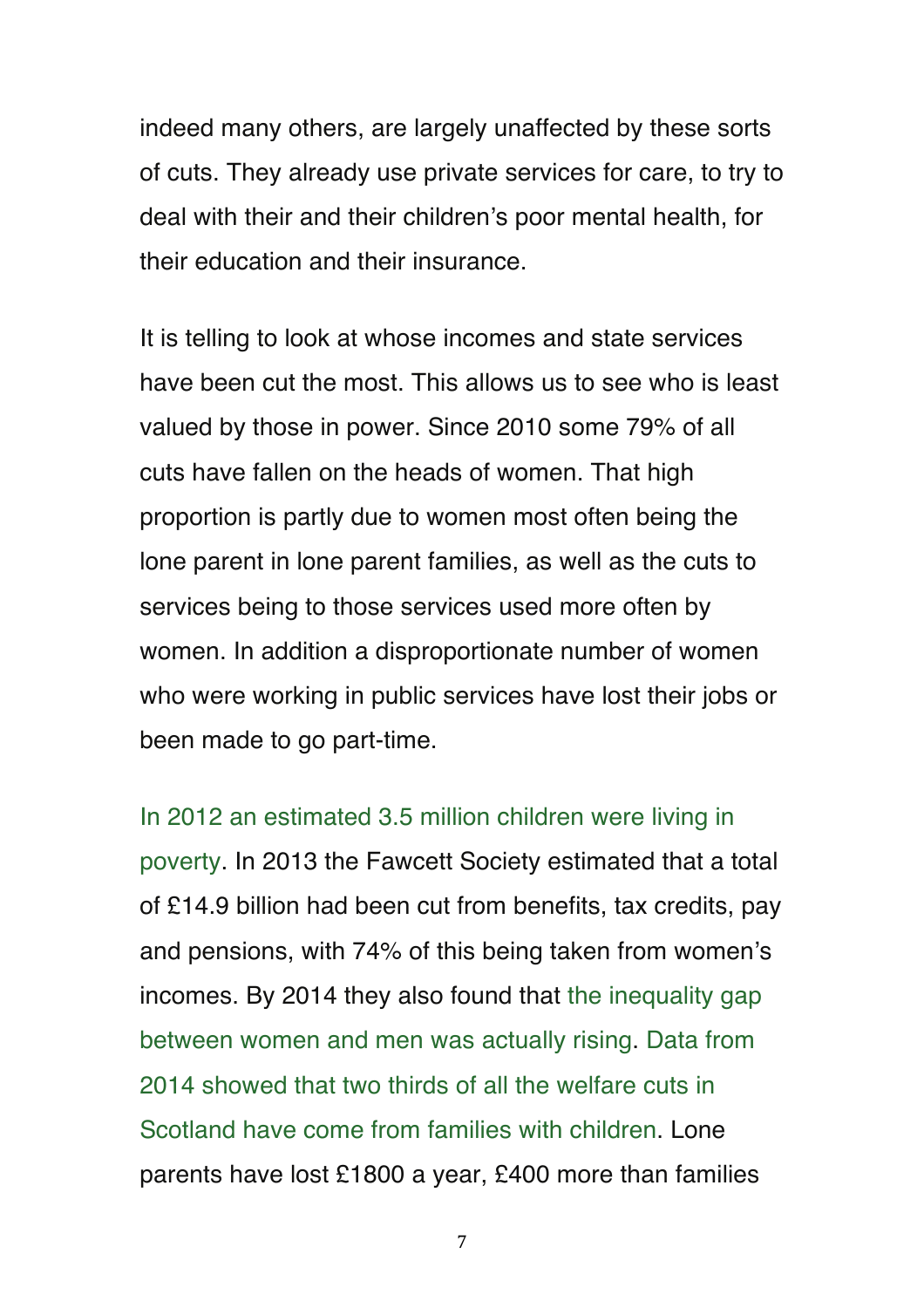with two parents and more resources. But the cuts have been even deeper for the disabled, some £2000 a year reduction in their income, on average.

Because the UK government hid and delayed the publication of the statistics, academic researchers in England have been forced to use data passed to the European Statistical Office. That data shows that George Osborne mislead parliament in his March 2015 claim when he said that people were better-off than they had been in 2010. Data collected across the whole of the UK actually revealed that living standards had fallen for all but the very richest. Increasing numbers of people have been reporting falling behind with their rent and that they are struggling to pay fuel bills. Almost half the population cannot now afford to immediately repair or replace their fridge or cooker if it breaks down. "Only the very richest (those who could make ends meet very easily) saw no perceived fall in their living standards."

Living in a society that tolerates gross wealth and income inequalities makes it hard to empathize with a wide range of other people. The very rich may ignore you in the same way that you sometimes don't notice the person sweeping the street as you walk by. Or the very rich try not to notice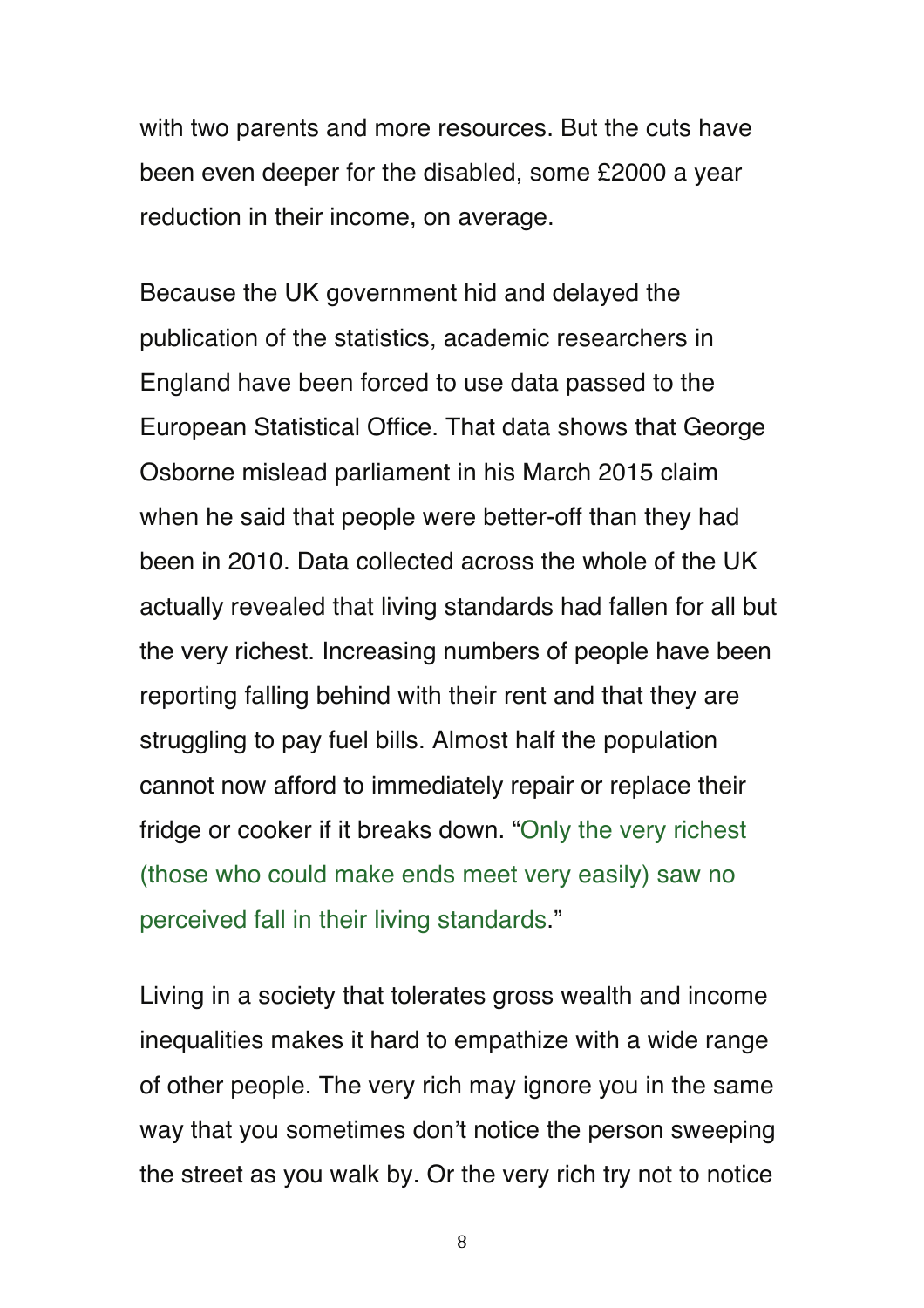you – just as you might have learnt to try not to notice the people sleeping rough in the entrance to the tube or train or bus station. You are as far down, and your life as frightening to the very rich, as the thought of being roofless will be to you.

When you cannot empathise with another group, it is very hard to think kindly towards them. It is when you feel "all in it together" or at least "there but for the grace of God, go I" that kindness comes more naturally. And it comes less and less easily in the UK. The UK is on a trajectory to become the most unequal of the richest 25 nations in the world. Those in power in the most unequal of rich countries today see kindness as weakness. Had they been kinder, less aggressive, when they were younger and making their way in the world, they would probably not have got to where they are today – they tell themselves.

Kindness is a tendency to be shunned and derided by those currently in power. Violence, action, force and what they call 'civility' is what is needed. Kindness does not help the poor, they say, and instead they offer the 'tough love' of sanctions.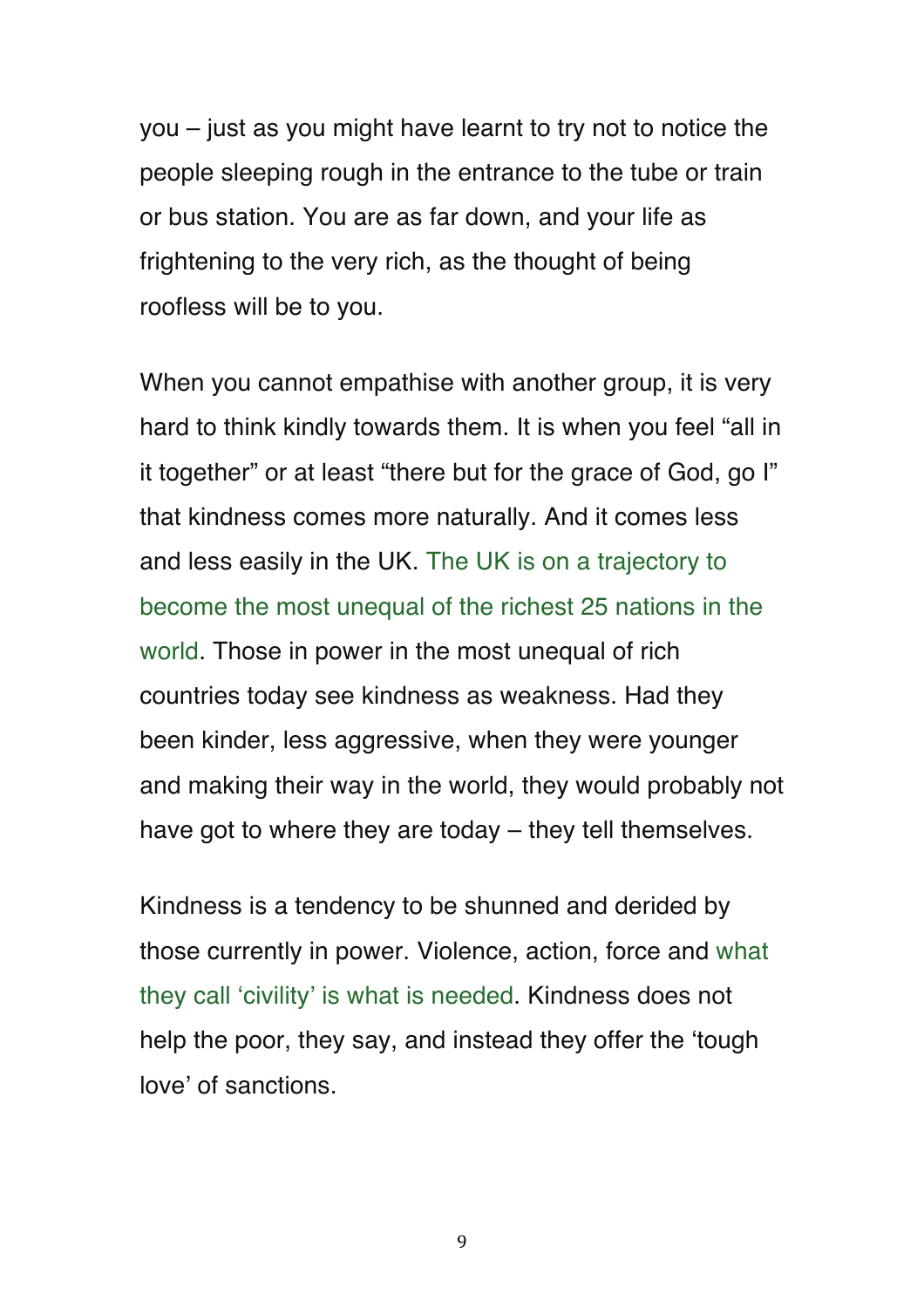There was a time when hardly anyone was roofless in the UK, when you never met a beggar and when those with least were not that different from those in the middle, when those with least had enough to be included in society. I was young then. As I age it becomes harder to remember when I first saw teenagers having to sleep rough, or was first asked for 'the price of a cup of tea', or first realized that because I could make some choices whereas others couldn't, that they were no longer free.

Luckily you don't have to rely on the memories of the old to know that a more equal world is possible, a world where the 1% take a far smaller share of the cake. The 1%, by definition, will always be those taking the largest slice, but not always such a great fat slice, leaving slithers for the rest. Question those who say that it can only be this way. Try to question them kindly rather than with incredulity. A society based on merit would be remarkably equitable compared with what we face today. No one is worth 3000 times another person. The three-thousand fold inequalities within the 1% are just as indefensible as those between them and the other 99%.

A slow revolution means you are in it for the long haul. But it will be worth it when finally we begin to create a more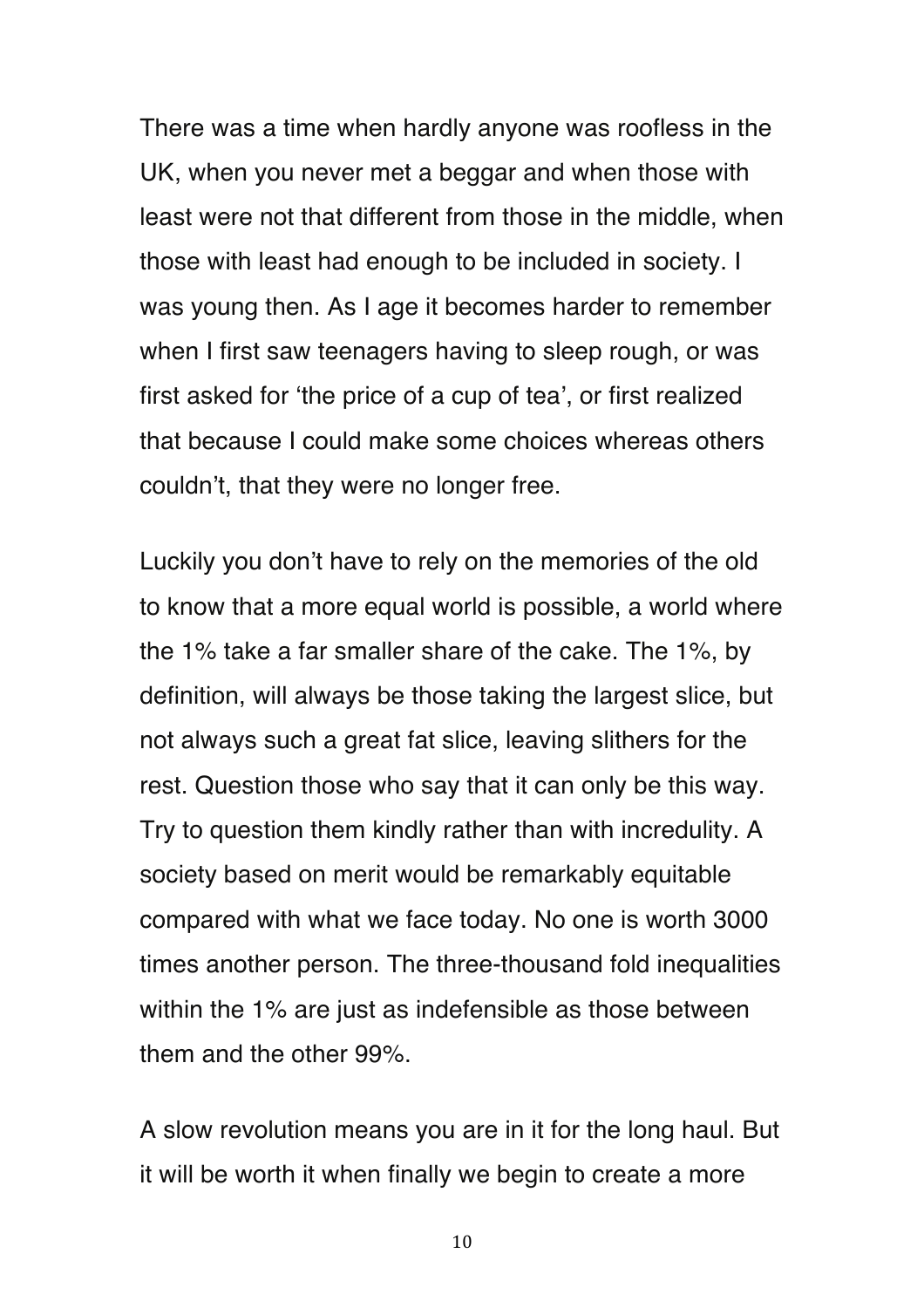equal country for all because the next generation and those that follow them will not have to grow up in a world of ignorant untruths including that only a few of them are truly able and the rest are largely worthless commodities – or people only having a very low wage value.

It will be worth it if we turn the tide because, even if we do not care that much, in our old age people who have the time and peace of mind will care for us, not least because we cared for them when they were younger. It will be worth it because we will know that it could have been much worse had we stood by and done nothing unselfish.

Gross inequality creates a lack of respect for the other group – people who are not like us. There is a lack of respect among the rich for the poor, and that will be the same among the poor for the rich. Lack of respect breeds cruelty and hate. Lack of respect is not new and has grown between groups many times before, over religion, race, nationality, social class, sex and sexuality. These older divisions all remain and can be easily reignited, resulting in cruelty and hate, fear, suffering and despair. However, nowadays it is financial inequality both globally and in the UK that is the greatest source of our separation from each other.